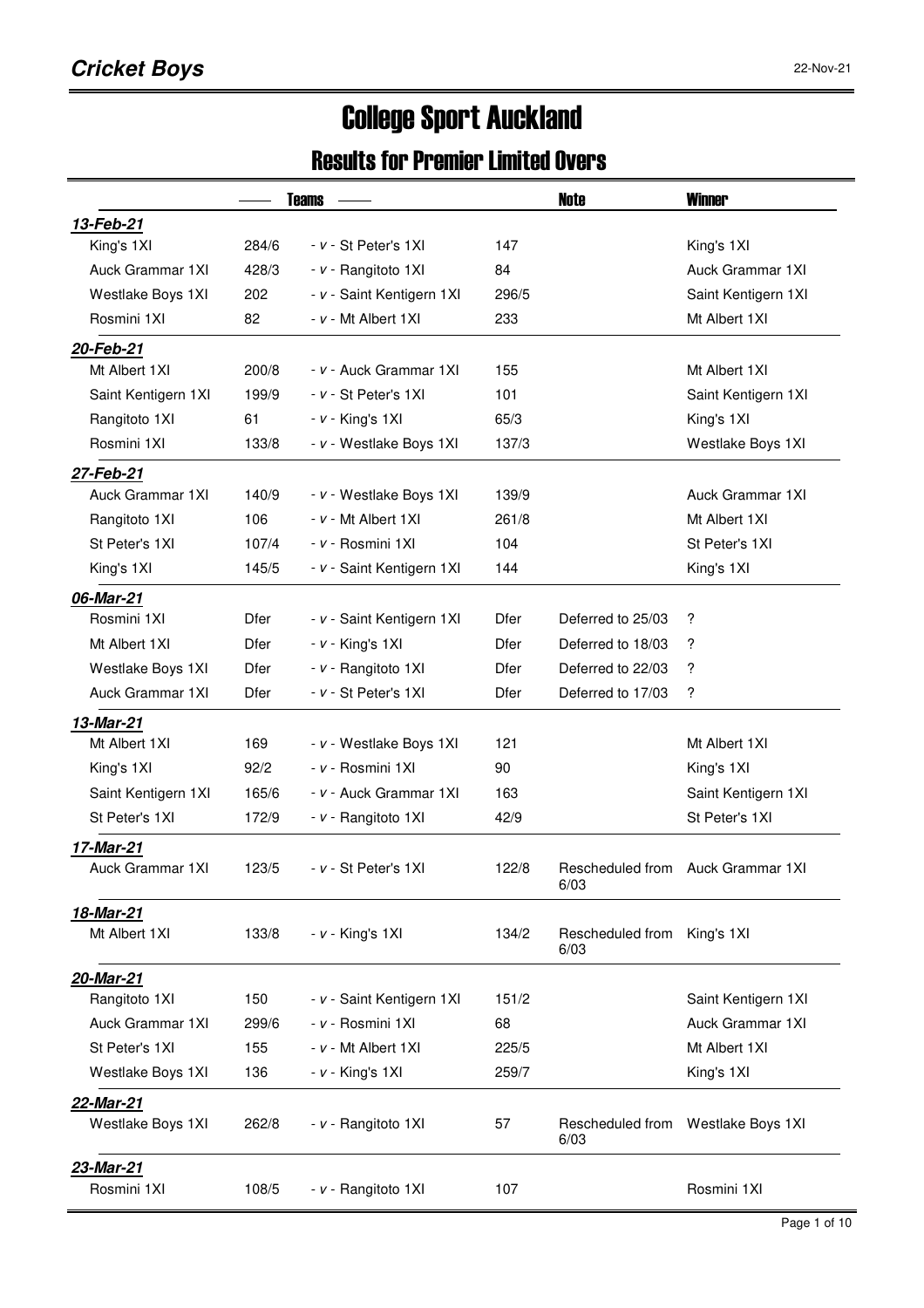| Westlake Boys 1XI   | Dfer  | - v - St Peter's 1XI      | Dfer  | Deferred to 24/03        | ?                                  |
|---------------------|-------|---------------------------|-------|--------------------------|------------------------------------|
| King's 1XI          | 92    | - v - Auck Grammar 1XI    | 93/4  |                          | Auck Grammar 1XI                   |
| Saint Kentigern 1XI | 258/4 | - v - Mt Albert 1XI       | 242   |                          | Saint Kentigern 1XI                |
| 24-Mar-21           |       |                           |       |                          |                                    |
| Westlake Boys 1XI   | 166/6 | - v - St Peter's 1XI      | 162/9 | 23/03                    | Rescheduled from Westlake Boys 1XI |
| 25-Mar-21           |       |                           |       |                          |                                    |
| Rosmini 1XI         | 101   | - v - Saint Kentigern 1XI | 102/2 | Rescheduled from<br>6/03 | Saint Kentigern 1XI                |
| 27-Mar-21           |       |                           |       |                          |                                    |
| St Peter's 1XI      | 106   | $- v -$ King's 1XI        | 205/8 |                          | King's 1XI                         |
| Rangitoto 1XI       | 40    | - v - Auck Grammar 1XI    | 248/7 |                          | Auck Grammar 1XI                   |
| Saint Kentigern 1XI | 265/2 | - v - Westlake Boys 1XI   | 142   |                          | Saint Kentigern 1XI                |
| Mt Albert 1XI       | 234   | - v - Rosmini 1XI         | 137   |                          | Mt Albert 1XI                      |
| 10-Apr-21           |       |                           |       |                          |                                    |
| Auck Grammar 1XI    | Canc  | - v - Mt Albert 1XI       | Canc  |                          | Draw                               |
| St Peter's 1XI      | Canc  | - v - Saint Kentigern 1XI | Canc  |                          | Draw                               |
| King's 1XI          | Canc  | - v - Rangitoto 1XI       | Canc  |                          | Draw                               |
| Westlake Boys 1XI   | Canc  | - v - Rosmini 1XI         | Canc  |                          | Draw                               |
| 23-Oct-21           |       |                           |       |                          |                                    |
| Westlake Boys 1XI   | Canc  | - v - Auck Grammar 1XI    | Canc  |                          | Cancelled                          |
| Mt Albert 1XI       | Canc  | - v - Rangitoto 1XI       | Canc  |                          | Cancelled                          |
| Rosmini 1XI         | Canc  | - v - St Peter's 1XI      | Canc  |                          | Cancelled                          |
| Saint Kentigern 1XI | Canc  | $- v -$ King's 1XI        | Canc  |                          | Cancelled                          |
| 25-Oct-21           |       |                           |       |                          |                                    |
| Saint Kentigern 1XI | Canc  | - v - Rosmini 1XI         | Canc  |                          | Cancelled                          |
| King's 1XI          | Canc  | - v - Mt Albert 1XI       | Canc  |                          | Cancelled                          |
| Rangitoto 1XI       | Canc  | - v - Westlake Boys 1XI   | Canc  |                          | Cancelled                          |
| St Peter's 1XI      | Canc  | - v - Auck Grammar 1XI    | Canc  |                          | Cancelled                          |
| 30-Oct-21           |       |                           |       |                          |                                    |
| Westlake Boys 1XI   | Canc  | - v - Mt Albert 1XI       | Canc  |                          | Cancelled                          |
| Rosmini 1XI         | Canc  | $- v -$ King's 1XI        | Canc  |                          | Cancelled                          |
| Auck Grammar 1XI    | Canc  | - v - Saint Kentigern 1XI | Canc  |                          | Cancelled                          |
| Rangitoto 1XI       | Canc  | - v - St Peter's 1XI      | Canc  |                          | Cancelled                          |
| 06-Nov-21           |       |                           |       |                          |                                    |
| Rangitoto 1XI       | Canc  | - v - Saint Kentigern 1XI | Canc  |                          | Cancelled                          |
| Rosmini 1XI         | Canc  | - v - Auck Grammar 1XI    | Canc  |                          | Cancelled                          |
| Mt Albert 1XI       | Canc  | - v - St Peter's 1XI      | Canc  |                          | Cancelled                          |
| King's 1XI          | Canc  | - v - Westlake Boys 1XI   | Canc  |                          | Cancelled                          |
| 13-Nov-21           |       |                           |       |                          |                                    |
| Rangitoto 1XI       | Canc  | - v - Rosmini 1XI         | Canc  |                          | Cancelled                          |
| St Peter's 1XI      | Canc  | - v - Westlake Boys 1XI   | Canc  |                          | Cancelled                          |
| Auck Grammar 1XI    | Canc  | $- v -$ King's 1XI        | Canc  |                          | Cancelled                          |
| Mt Albert 1XI       | Canc  | - v - Saint Kentigern 1XI | Canc  |                          | Cancelled                          |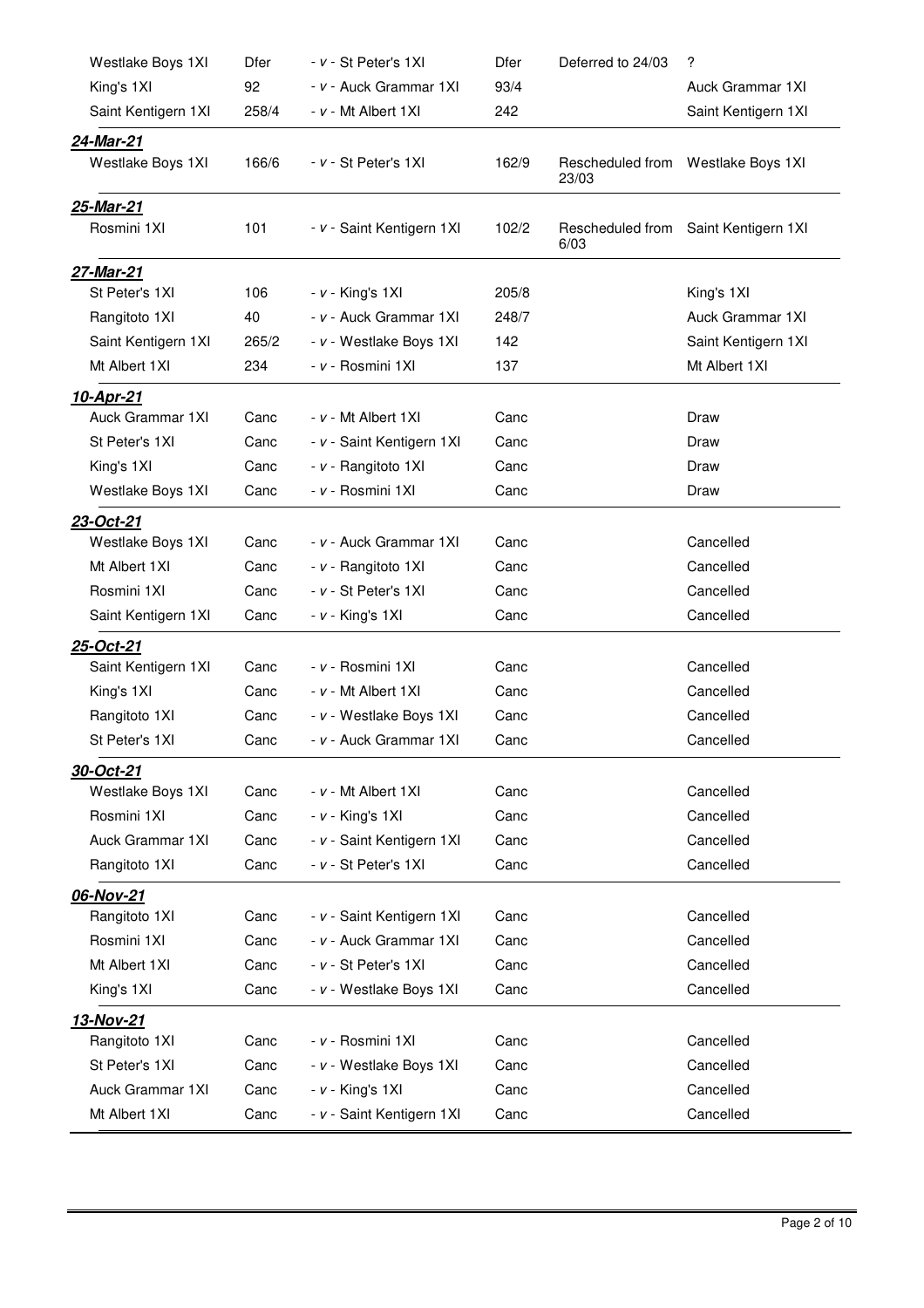| <b>Points Table</b> |         | <b>Played</b> | <b>Win</b>     | <b>Loss</b> | <b>Draw</b> | <b>Points</b> | <b>Total</b> |
|---------------------|---------|---------------|----------------|-------------|-------------|---------------|--------------|
| King's 1XI          | One Day | 9             | 7              |             |             | 22.50         | 22.50        |
| Saint Kentigern 1XI | One Day | 9             | 7              |             |             | 22.50         | 22.50        |
| Auck Grammar 1XI    | One Day | 9             | 6              | 2           |             | 19.50         | 19.50        |
| Mt Albert 1XI       | One Day | 9             | 6              | 2           |             | 19.50         | 19.50        |
| Westlake Boys 1XI   | One Day | 9             | 3              | 5           |             | 10.50         | 10.50        |
| St Peter's 1XI      | One Day | 9             | $\overline{2}$ | 6           |             | 7.50          | 7.50         |
| Rosmini 1XI         | One Day | 9             |                | 7           |             | 4.50          | 4.50         |
| Rangitoto 1XI       | One Day | 9             | 0              | 8           |             | 1.50          | 1.50         |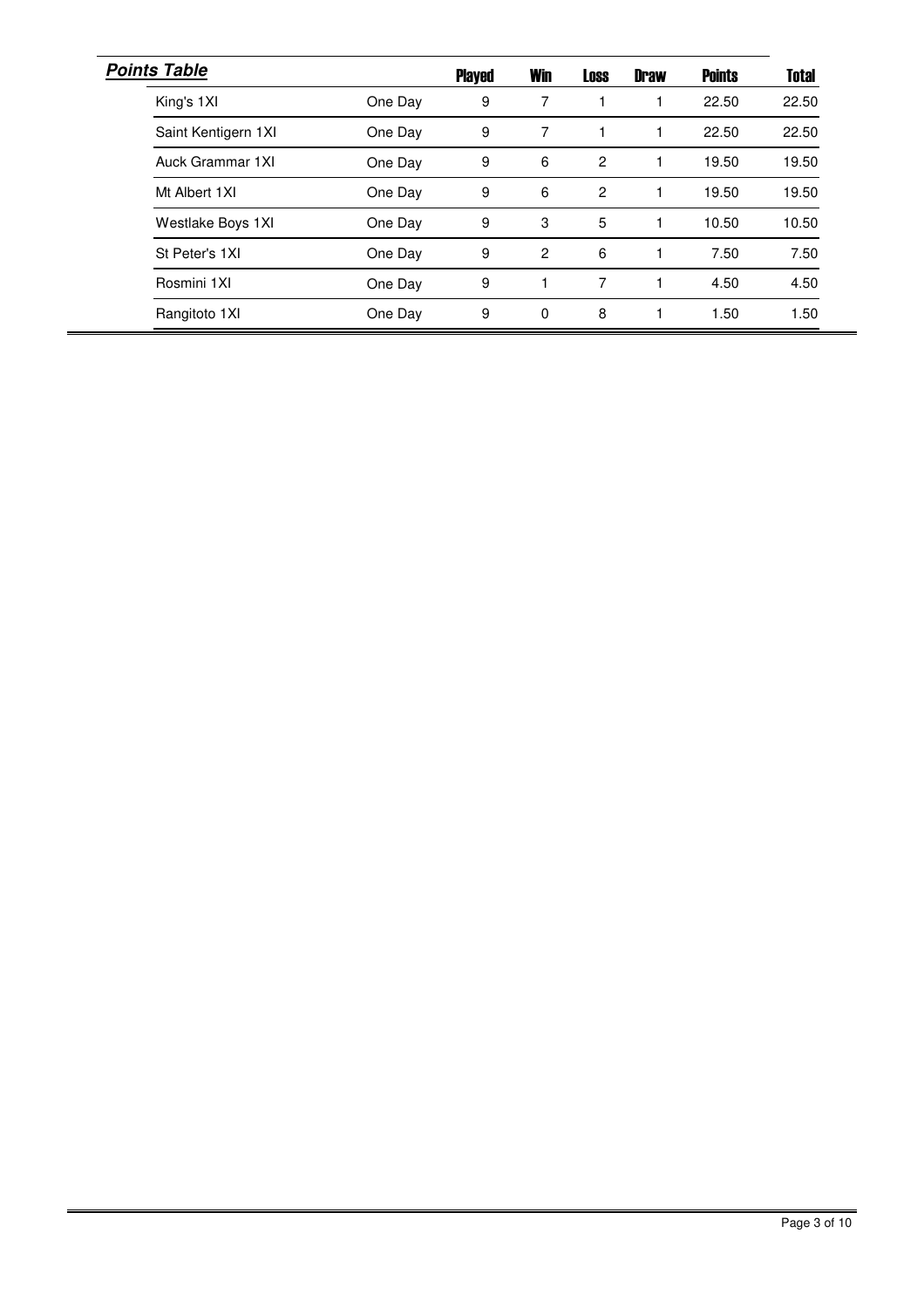#### Results for Senior A Limited Overs

|                                  |       | <b>Teams</b>                      | Note  | <b>Winner</b>         |
|----------------------------------|-------|-----------------------------------|-------|-----------------------|
| 13-Feb-21                        |       |                                   |       |                       |
| King's Gold                      | 164/7 | - v - Auck Grammar 2XI Blue 160   |       | King's Gold           |
| Mt Albert Blue                   | 74/2  | - v - Saint Kentigern 3XI         | 73    | Mt Albert Blue        |
| Rosmini                          | 118   | - v - Sacred Heart                | 177/7 | Sacred Heart          |
| Saint Kentigern 2XI              | 178   | - v - Mt Albert Gold              | 140   | Saint Kentigern 2XI   |
| St Peter's 2XI                   | 160   | - v - King's Maroon               | 331/5 | King's Maroon         |
| Westlake Boys 2XI                | 144/7 | - v - Auck Grammar 2XI Gol 146/8  |       | Auck Grammar 2XI Gol  |
| 20-Feb-21                        |       |                                   |       |                       |
| Mt Albert Gold                   | 146   | - v - Mt Albert Blue              | 180/8 | Mt Albert Blue        |
| Sacred Heart                     | 123/9 | - v - Auck Grammar 2XI Blue 124/2 |       | Auck Grammar 2XI Blue |
| Saint Kentigern 3XI              | 115   | - v - King's Gold                 | 116/2 | King's Gold           |
| King's Maroon                    | 103/9 | - v - Rosmini                     | 102   | King's Maroon         |
| Auck Grammar 2XI Gol             | 143/6 | - v - Saint Kentigern 2XI         | 231/2 | Saint Kentigern 2XI   |
| Westlake Boys 2XI                | 65/1  | - v - St Peter's 2XI              | 64    | Westlake Boys 2XI     |
| 27-Feb-21                        |       |                                   |       |                       |
| Rosmini                          | 141   | - v - Westlake Boys 2XI           | 166   | Westlake Boys 2XI     |
| Saint Kentigern 3XI              | 88    | - v - Mt Albert Gold              | 223/6 | Mt Albert Gold        |
| Auck Grammar 2XI Blue 232/6      |       | - v - King's Maroon               | 192/8 | Auck Grammar 2XI Blue |
| Mt Albert Blue                   | 134   | - v - Auck Grammar 2XI Gol        | 160/7 | Auck Grammar 2XI Gol  |
| King's Gold                      | 74/3  | - v - Sacred Heart                | 72    | King's Gold           |
| Saint Kentigern 2XI              | 76/0  | - v - St Peter's 2XI              | 74    | Saint Kentigern 2XI   |
|                                  |       |                                   |       |                       |
| 06-Mar-21<br>Saint Kentigern 2XI | Canc  | - v - Rosmini                     | Canc  | Draw                  |
| King's Maroon                    | Canc  | - v - Sacred Heart                | Canc  | Draw                  |
| Auck Grammar 2XI Gol             | Canc  | - v - Saint Kentigern 3XI         | Canc  | Draw                  |
| Westlake Boys 2XI                | Canc  | - v - Auck Grammar 2XI Blue Canc  |       | Draw                  |
| St Peter's 2XI                   | Canc  | - v - Mt Albert Blue              | Canc  | Draw                  |
| Mt Albert Gold                   | Canc  | - v - King's Gold                 | Canc  | Draw                  |
|                                  |       |                                   |       |                       |
| 13-Mar-21<br>Saint Kentigern 3XI | 64/4  | - v - St Peter's 2XI              | 63    | Saint Kentigern 3XI   |
| Mt Albert Gold                   | 118   | - v - Auck Grammar 2XI Gol        | 119/2 | Auck Grammar 2XI Gol  |
| Sacred Heart                     | 92    | - v - Westlake Boys 2XI           | 185/8 | Westlake Boys 2XI     |
| King's Gold                      | 147/4 | - v - King's Maroon               | 145/8 | King's Gold           |
| Auck Grammar 2XI Blue 161/9      |       | - v - Saint Kentigern 2XI         | 169/8 | Saint Kentigern 2XI   |
| Mt Albert Blue                   | 102/4 | - v - Rosmini                     | 100   | Mt Albert Blue        |
|                                  |       |                                   |       |                       |
| 20-Mar-21<br>Westlake Boys 2XI   | 157/7 |                                   | 120/9 |                       |
| Auck Grammar 2XI Gol             | 116   | - v - King's Maroon               | 117/4 | Westlake Boys 2XI     |
|                                  |       | - v - King's Gold                 |       | King's Gold           |
| St Peter's 2XI                   | 131   | - v - Mt Albert Gold              | 332/4 | Mt Albert Gold        |
| Saint Kentigern 2XI              | 186/9 | - v - Sacred Heart                | 185/4 | Saint Kentigern 2XI   |
| Rosmini                          | 118/9 | - v - Saint Kentigern 3XI         | 122/1 | Saint Kentigern 3XI   |
| Mt Albert Blue                   | 150   | - v - Auck Grammar 2XI Blue 277/8 |       | Auck Grammar 2XI Blue |

Page 4 of 10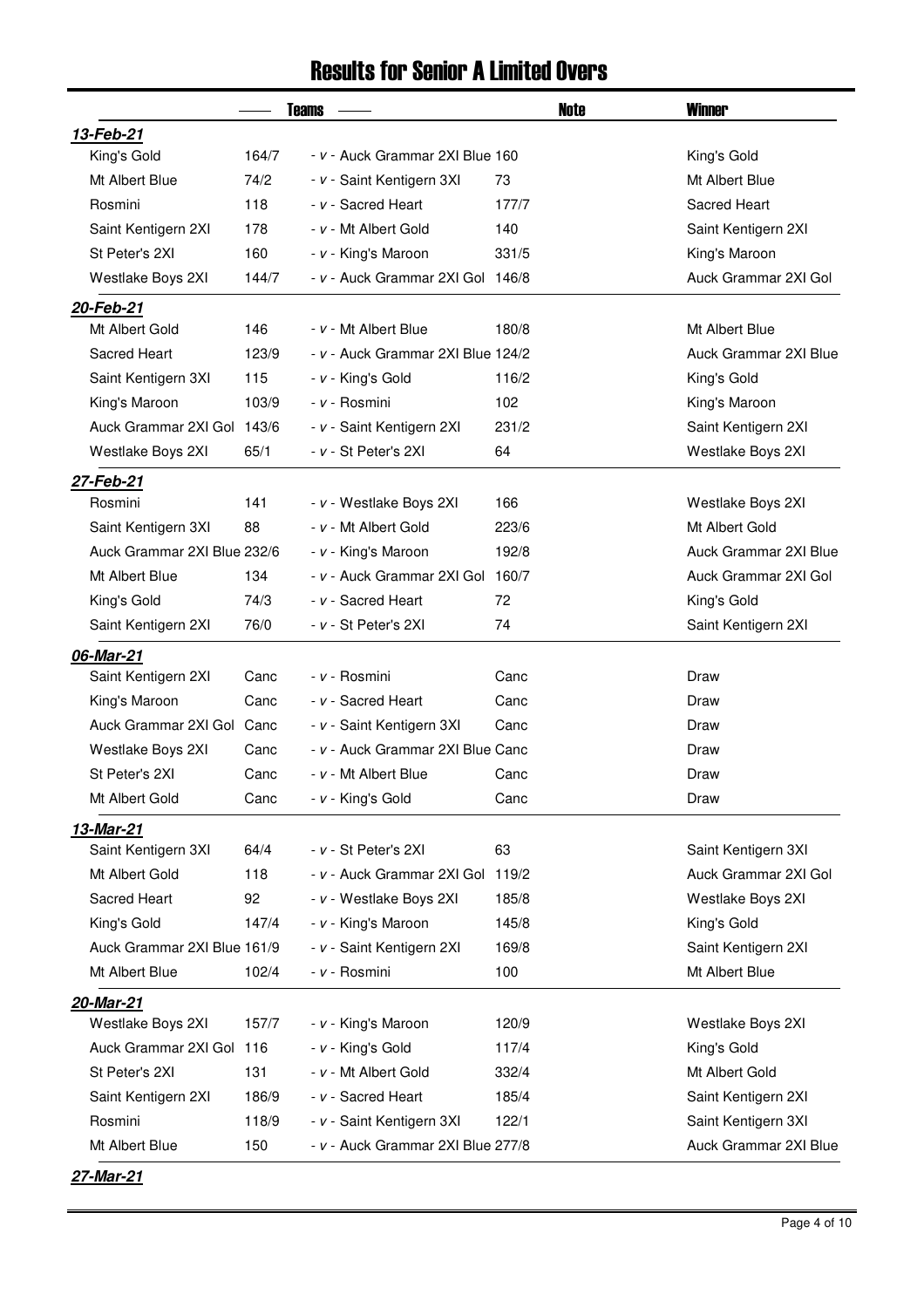| Auck Grammar 2XI Gol 81/0   |       | - v - St Peter's 2XI             | 80    | Auck Grammar 2XI Gol  |
|-----------------------------|-------|----------------------------------|-------|-----------------------|
| King's Gold                 | 84/9  | - v - Westlake Boys 2XI          | 125/8 | Westlake Boys 2XI     |
| King's Maroon               | 127/9 | - v - Saint Kentigern 2XI        | 165/8 | Saint Kentigern 2XI   |
| Mt Albert Gold              | 86    | - v - Rosmini                    | 90/2  | Rosmini               |
| Sacred Heart                | 196   | - v - Mt Albert Blue             | 193   | <b>Sacred Heart</b>   |
| Auck Grammar 2XI Blue 271/7 |       | - v - Saint Kentigern 3XI        | 86    | Auck Grammar 2XI Blue |
| <u>30-Oct-21</u>            |       |                                  |       |                       |
| Mt Albert Blue              | Canc  | - v - King's Maroon              | Canc  | Cancelled             |
| Saint Kentigern 2XI         | Canc  | - v - Westlake Boys 2XI          | Canc  | Cancelled             |
| Rosmini                     | Canc  | - v - Auck Grammar 2XI Gol       | Canc  | Cancelled             |
| St Peter's 2XI              | Canc  | - v - King's Gold                | Canc  | Cancelled             |
| Auck Grammar 2XI Blue Canc  |       | - v - Mt Albert Gold             | Canc  | Cancelled             |
| Saint Kentigern 3XI         | Canc  | - v - Sacred Heart               | Canc  | Cancelled             |
| 06-Nov-21                   |       |                                  |       |                       |
| Sacred Heart                | Canc  | - v - Mt Albert Gold             | Canc  | Cancelled             |
| St Peter's 2XI              | Canc  | - v - Rosmini                    | Canc  | Cancelled             |
| Westlake Boys 2XI           | Canc  | - v - Mt Albert Blue             | Canc  | Cancelled             |
| Auck Grammar 2XI Gol Canc   |       | - v - Auck Grammar 2XI Blue Canc |       | Cancelled             |
| King's Maroon               | Canc  | - v - Saint Kentigern 3XI        | Canc  | Cancelled             |
| King's Gold                 | Canc  | - v - Saint Kentigern 2XI        | Canc  | Cancelled             |
| 13-Nov-21                   |       |                                  |       |                       |
| Sacred Heart                | Canc  | - v - Auck Grammar 2XI Gol       | Canc  | Cancelled             |
| Mt Albert Blue              | Canc  | - v - Saint Kentigern 2XI        | Canc  | Cancelled             |
| Auck Grammar 2XI Blue Canc  |       | - v - St Peter's 2XI             | Canc  | Cancelled             |
| Saint Kentigern 3XI         | Canc  | - v - Westlake Boys 2XI          | Canc  | Cancelled             |
| Rosmini                     | Canc  | - v - King's Gold                | Canc  | Cancelled             |
| Mt Albert Gold              | Canc  | - v - King's Maroon              | Canc  | Cancelled             |
| <u>20-Nov-21</u>            |       |                                  |       |                       |
| Saint Kentigern 2XI         | Canc  | - v - Saint Kentigern 3XI        | Canc  | Cancelled             |
| Rosmini                     | Canc  | - v - Auck Grammar 2XI Blue Canc |       | Cancelled             |
| King's Gold                 | Canc  | - v - Mt Albert Blue             | Canc  | Cancelled             |
| St Peter's 2XI              | Canc  | - v - Sacred Heart               | Canc  | Cancelled             |
| Westlake Boys 2XI           | Canc  | - v - Mt Albert Gold             | Canc  | Cancelled             |
| King's Maroon               | Canc  | - v - Auck Grammar 2XI Gol Canc  |       | Cancelled             |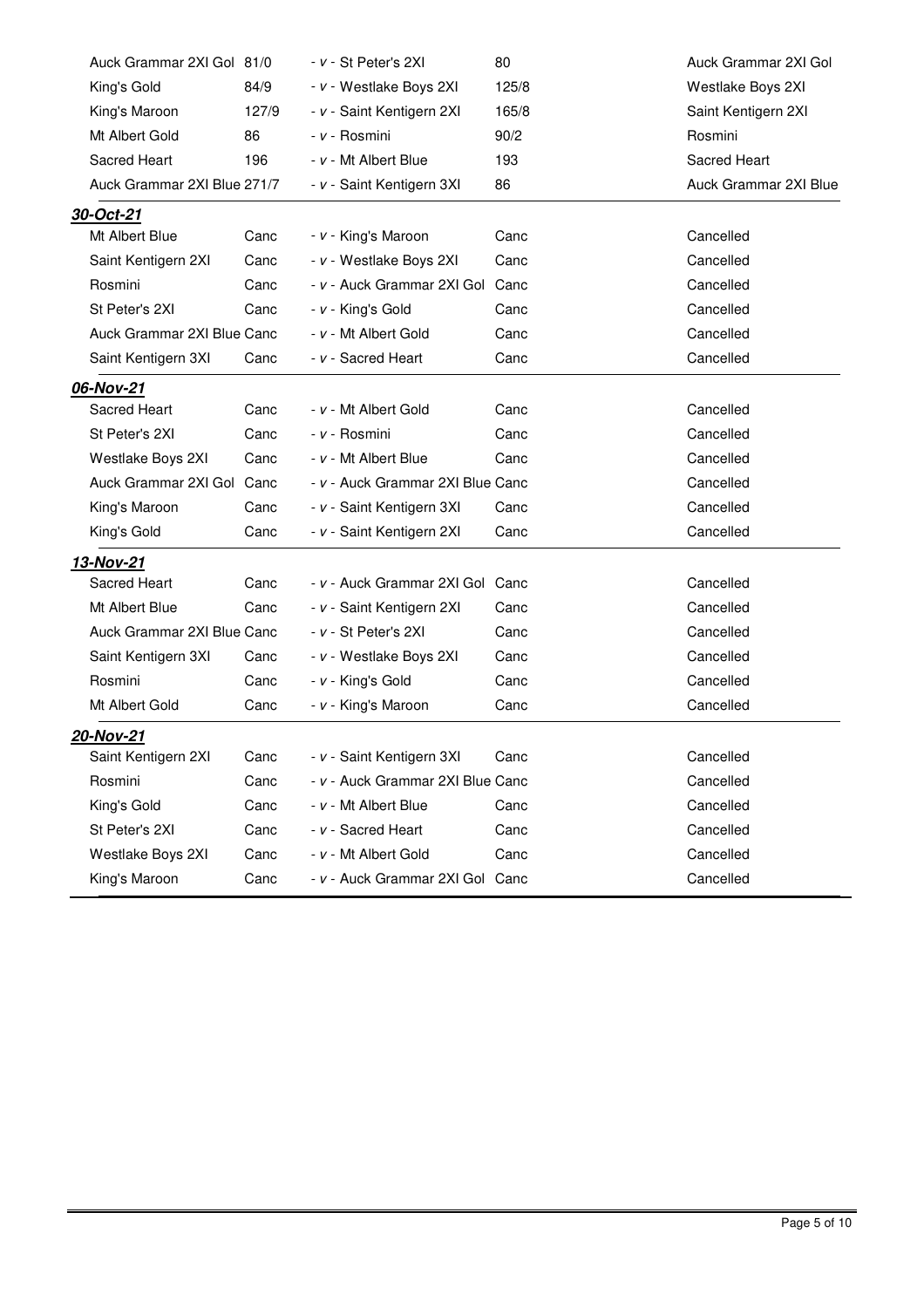| <b>Points Table</b>   |         | <b>Played</b> | <b>Win</b>     | <b>Loss</b>    | <b>Draw</b> | <b>Points</b> | Total |
|-----------------------|---------|---------------|----------------|----------------|-------------|---------------|-------|
| Saint Kentigern 2XI   | One Day | 7             | 6              | 0              | 1           | 19.50         | 19.50 |
| King's Gold           | One Day | 7             | 5              | 1              |             | 16.50         | 16.50 |
| Westlake Boys 2XI     | One Day | 7             | 5              | $\mathbf{1}$   |             | 16.50         | 16.50 |
| Auck Grammar 2XI Blue | One Day | 7             | 4              | $\overline{2}$ |             | 13.50         | 13.50 |
| Auck Grammar 2XI Gold | One Day | 7             | 4              | $\overline{2}$ | 1           | 13.50         | 13.50 |
| Mt Albert Blue        | One Day | 7             | 3              | 3              |             | 10.50         | 10.50 |
| King's Maroon         | One Day | 7             | $\overline{2}$ | 4              |             | 7.50          | 7.50  |
| Mt Albert Gold        | One Day | 7             | $\overline{2}$ | 4              |             | 7.50          | 7.50  |
| Sacred Heart          | One Day | 7             | $\overline{2}$ | 4              |             | 7.50          | 7.50  |
| Saint Kentigern 3XI   | One Day | 7             | 2              | 4              |             | 7.50          | 7.50  |
| Rosmini               | One Day | 7             | 1              | 5              |             | 4.50          | 4.50  |
| St Peter's 2XI        | One Day | 7             | 0              | 6              | 1           | 1.50          | 1.50  |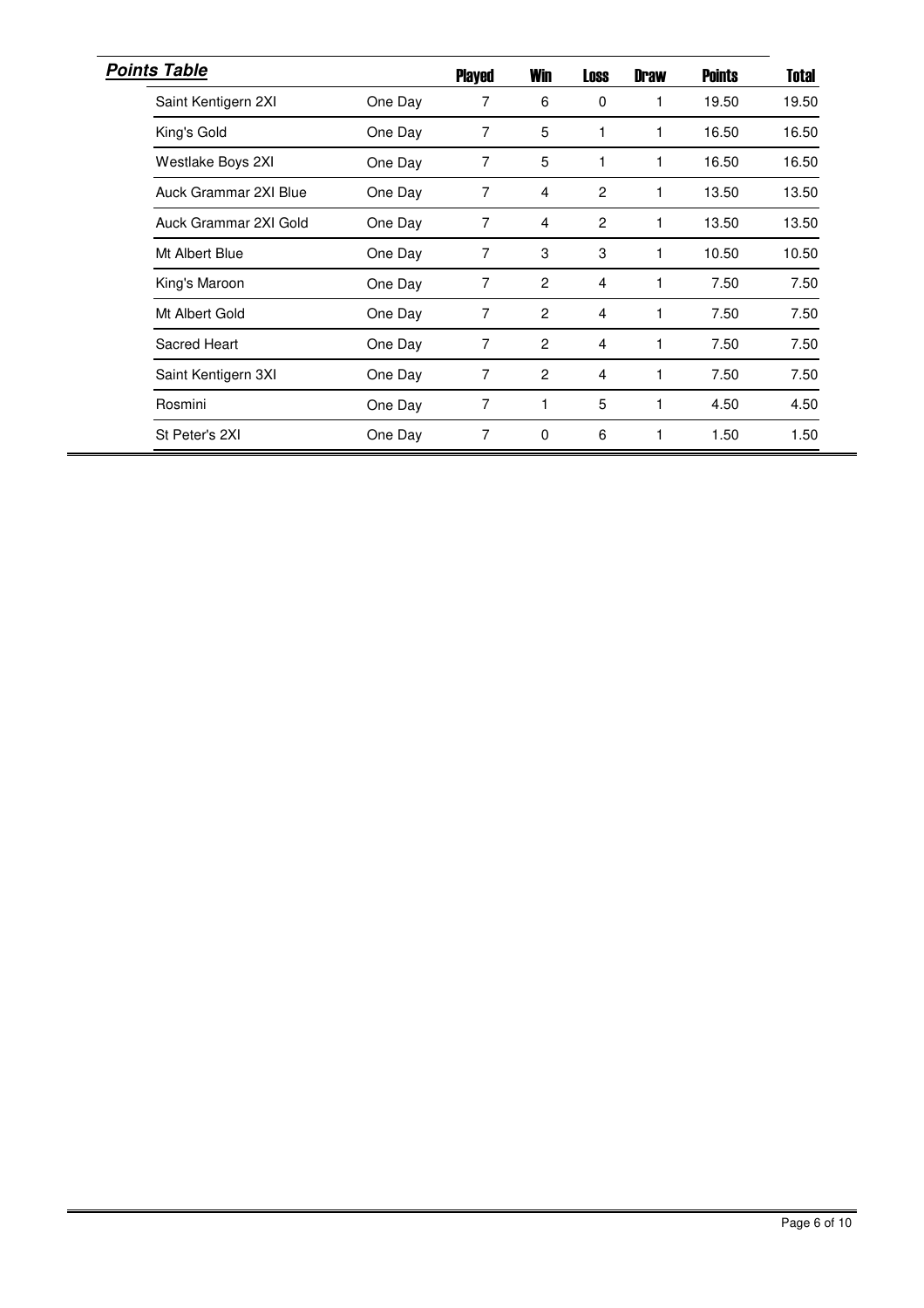### Results for Colts Yr 9 & Yr 10 Colts 1

|                          |       | <b>Teams</b>            | Note  | <b>Winner</b>            |
|--------------------------|-------|-------------------------|-------|--------------------------|
| 13-Feb-21                |       |                         |       |                          |
| <b>Auck Grammar Blue</b> | 157/7 | - v - Auck Grammar Gold | 117/8 | <b>Auck Grammar Blue</b> |
| King's Colts 1           | 159   | - v - Saint Kentigern   | 191/6 | Saint Kentigern          |
| Mt Albert                | 129/4 | - v - Macleans          | 128   | Mt Albert                |
| Sacred Heart             | 223/7 | - v - Westlake Boys     | 226/6 | <b>Westlake Boys</b>     |
| 20-Feb-21                |       |                         |       |                          |
| <b>Westlake Boys</b>     | 162/7 | - v - King's Colts 1    | 166/3 | King's Colts 1           |
| Macleans                 | 240/6 | - v - Auck Grammar Gold | 178   | Macleans                 |
| Saint Kentigern          | 91    | - v - Auck Grammar Blue | 94    | Auck Grammar Blue        |
| Sacred Heart             | 119   | - v - Mt Albert         | 200/8 | Mt Albert                |
| 27-Feb-21                |       |                         |       |                          |
| King's Colts 1           | 112   | $- v - Mt$ Albert       | 212/6 | Mt Albert                |
| Saint Kentigern          | 123   | - v - Westlake Boys     | 138/7 | <b>Westlake Boys</b>     |
| <b>Auck Grammar Gold</b> | 128/3 | - v - Sacred Heart      | 127   | <b>Auck Grammar Gold</b> |
| Macleans                 | 64    | - v - Auck Grammar Blue | 65/3  | Auck Grammar Blue        |
| 06-Mar-21                |       |                         |       |                          |
| Sacred Heart             | Canc  | - v - Macleans          | Canc  | Draw                     |
| <b>Auck Grammar Blue</b> | Canc  | - v - Westlake Boys     | Canc  | Draw                     |
| Mt Albert                | Canc  | - v - Saint Kentigern   | Canc  | Draw                     |
| King's Colts 1           | Canc  | - v - Auck Grammar Gold | Canc  | Draw                     |
| 13-Mar-21                |       |                         |       |                          |
| <b>Westlake Boys</b>     | 179/6 | $- v - Mt$ Albert       | 166/8 | <b>Westlake Boys</b>     |
| <b>Auck Grammar Blue</b> | 171/5 | - v - Sacred Heart      | 172/9 | Sacred Heart             |
| Macleans                 | 165/7 | - v - King's Colts 1    | 166/5 | King's Colts 1           |
| Auck Grammar Gold        | 126   | - v - Saint Kentigern   | 128/4 | Saint Kentigern          |
| 20-Mar-21                |       |                         |       |                          |
| Saint Kentigern          | 82    | - v - Macleans          | 118   | Macleans                 |
| King's Colts 1           | 168/8 | - v - Sacred Heart      | 172/5 | Sacred Heart             |
| Auck Grammar Gold        | 136/4 | - v - Westlake Boys     | 132/7 | Auck Grammar Gold        |
| Mt Albert                | 160/9 | - v - Auck Grammar Blue | 238/7 | <b>Auck Grammar Blue</b> |
| 27-Mar-21                |       |                         |       |                          |
| Sacred Heart             | 120   | - v - Saint Kentigern   | 173/7 | Saint Kentigern          |
| Mt Albert                | 197   | - v - Auck Grammar Gold | 198/6 | Auck Grammar Gold        |
| <b>Auck Grammar Blue</b> | 75/4  | - v - King's Colts 1    | 74    | <b>Auck Grammar Blue</b> |
| Macleans                 | 134   | - v - Westlake Boys     | 142/8 | <b>Westlake Boys</b>     |
| 23-Oct-21                |       |                         |       |                          |
| Auck Grammar Gold        | Canc  | - v - Auck Grammar Blue | Canc  | Cancelled                |
| Saint Kentigern          | Canc  | - v - King's Colts 1    | Canc  | Cancelled                |
| Macleans                 | Canc  | $- v - Mt$ Albert       | Canc  | Cancelled                |
| <b>Westlake Boys</b>     | Canc  | - v - Sacred Heart      | Canc  | Cancelled                |
| 30-Oct-21                |       |                         |       |                          |
| King's Colts 1           | Canc  | - v - Westlake Boys     | Canc  | Cancelled                |
| Auck Grammar Gold        | Canc  | - v - Macleans          | Canc  | Cancelled                |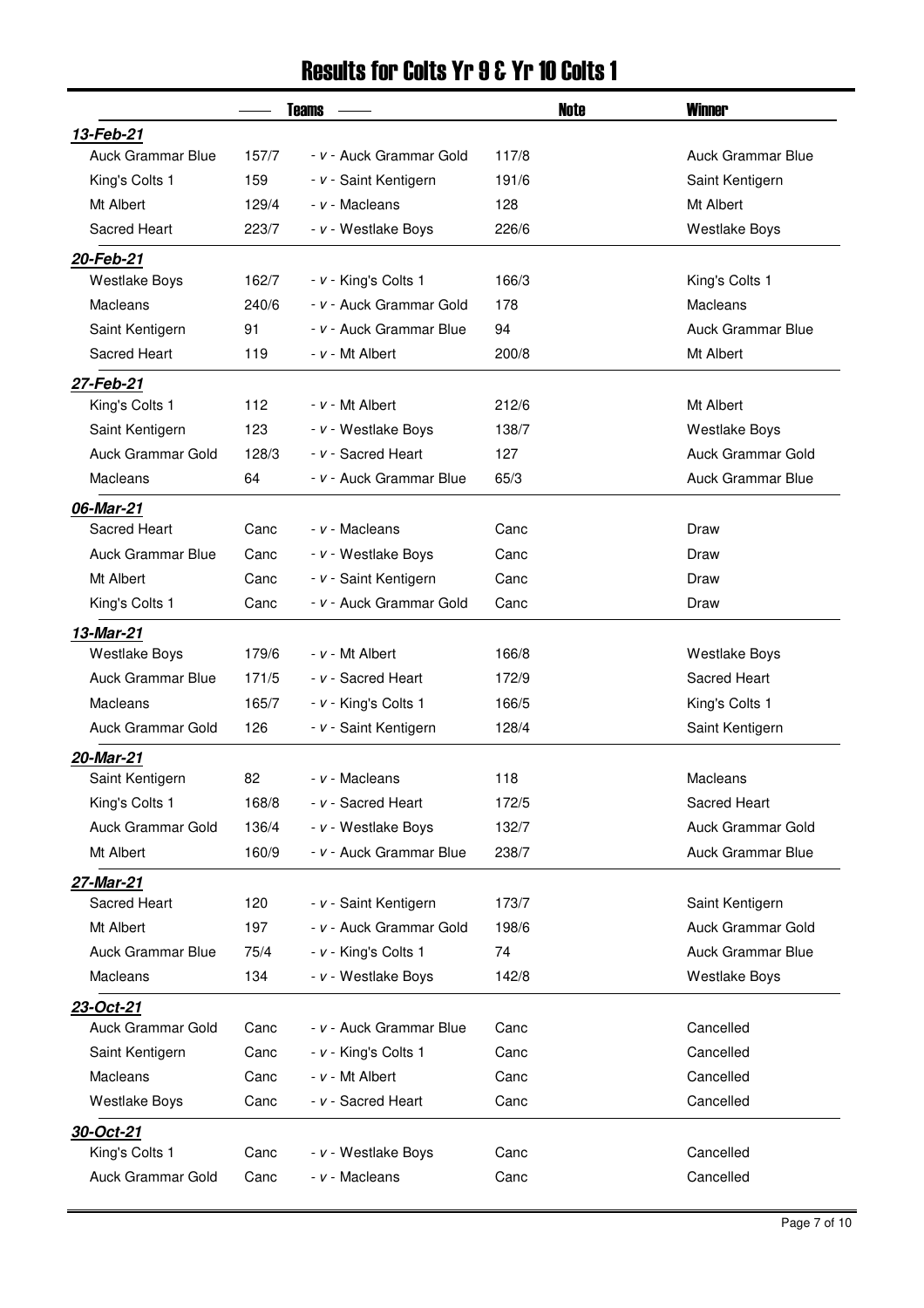| <b>Auck Grammar Blue</b> | Canc | - v - Saint Kentigern   | Canc | Cancelled                                     |
|--------------------------|------|-------------------------|------|-----------------------------------------------|
| Mt Albert                | Canc | - v - Sacred Heart      | Canc | Cancelled                                     |
| 06-Nov-21                |      |                         |      |                                               |
| Mt Albert                | Canc | - v - King's Colts 1    | Canc | Cancelled                                     |
| <b>Westlake Boys</b>     | Canc | - v - Saint Kentigern   | Canc | Cancelled                                     |
| Sacred Heart             | Canc | - v - Auck Grammar Gold | Canc | Cancelled                                     |
| Auck Grammar Blue        | Canc | - v - Macleans          | Canc | Cancelled                                     |
| 13-Nov-21                |      |                         |      |                                               |
| Macleans                 | Canc | - v - Sacred Heart      | Canc | Cancelled                                     |
| Westlake Boys            | Canc | - v - Auck Grammar Blue | Canc | Cancelled                                     |
| Saint Kentigern          | Canc | $- v - Mt$ Albert       | Canc | Cancelled                                     |
| Auck Grammar Gold        | Canc | - v - King's Colts 1    | Canc | Cancelled                                     |
| 20-Nov-21                |      |                         |      |                                               |
| Mt Albert                | Canc | - v - Westlake Boys     | Canc | Cancelled                                     |
| Sacred Heart             | Canc | - v - Auck Grammar Blue | Canc | Cancelled                                     |
| King's Colts 1           | Canc | - v - Macleans          | Canc | Cancelled                                     |
| Saint Kentigern          | Canc | - v - Auck Grammar Gold | Canc | Cancelled                                     |
| <b>Points Table</b>      |      | <b>Played</b>           | Win  | Total<br><b>Points</b><br>Loss<br><b>Draw</b> |

|         | <b>Played</b> | <b>Win</b>     | <b>Loss</b>    | <b>Draw</b> | <b>Points</b> | <b>Total</b> |
|---------|---------------|----------------|----------------|-------------|---------------|--------------|
| One Day | 7             | 5              |                |             | 16.50         | 16.50        |
| One Day | 7             | 4              | $\overline{2}$ |             | 13.50         | 13.50        |
| One Day | 7             | 3              | 3              |             | 10.50         | 10.50        |
| One Day | 7             | 3              | 3              |             | 10.50         | 10.50        |
| One Day | 7             | 3              | 3              |             | 10.50         | 10.50        |
| One Day | 7             | $\mathfrak{p}$ | 4              |             | 7.50          | 7.50         |
| One Day | 7             | 2              | 4              |             | 7.50          | 7.50         |
| One Day | 7             | 2              | 4              |             | 7.50          | 7.50         |
|         |               |                |                |             |               |              |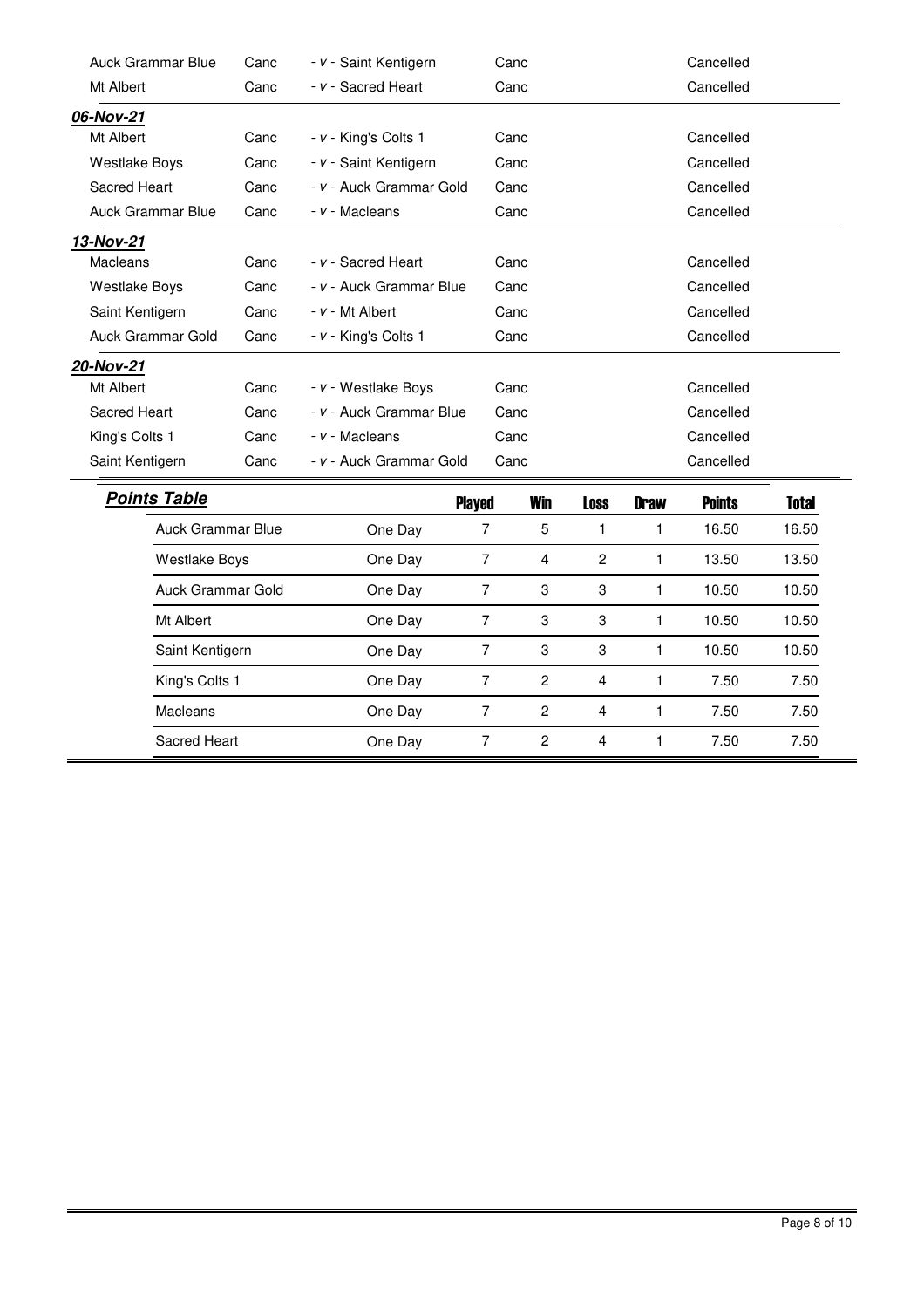## Results for Colts Yr 9 & Yr 10 Colts 2

|                     |       | <b>Teams</b>              | Note  | <b>Winner</b>       |
|---------------------|-------|---------------------------|-------|---------------------|
| 13-Feb-21           |       |                           |       |                     |
| St Peter's          | 159   | - v - Selwyn              | 151/6 | St Peter's          |
| Takapuna            | 67/6  | $- v -$ Rangitoto         | 66    | Takapuna            |
| Rosmini             | 24    | - v - Westlake Boys Green | 138/3 | Westlake Boys Green |
| King's Colts 2      | 38    | - v - Mt Roskill          | 402/2 | Mt Roskill          |
| 20-Feb-21           |       |                           |       |                     |
| Takapuna            | 161/6 | - v - Mt Roskill          | 160/6 | Takapuna            |
| Westlake Boys Green | 156/6 | - v - Selwyn              | 155/9 | Westlake Boys Green |
| Rangitoto           | 75    | - v - St Peter's          | 77/0  | St Peter's          |
| King's Colts 2      | 137/7 | - v - Rosmini             | 245/8 | Rosmini             |
| 27-Feb-21           |       |                           |       |                     |
| Rosmini             | 127   | - v - Takapuna            | 130/4 | Takapuna            |
| Rangitoto           | 85    | - v - Mt Roskill          | 202/9 | Mt Roskill          |
| Selwyn              | 280/3 | - v - King's Colts 2      | 120/9 | Selwyn              |
| St Peter's          | 164   | - v - Westlake Boys Green | 178/8 | Westlake Boys Green |
| 06-Mar-21           |       |                           |       |                     |
| King's Colts 2      | Canc  | - v - Westlake Boys Green | Canc  | Draw                |
| Mt Roskill          | Canc  | $- v - St$ Peter's        | Canc  | Draw                |
| Rangitoto           | Canc  | - v - Rosmini             | Canc  | Draw                |
| Takapuna            | Canc  | - v - Selwyn              | Canc  | Draw                |
| 13-Mar-21           |       |                           |       |                     |
| Mt Roskill          | 150   | - v - Rosmini             | 120   | Mt Roskill          |
| St Peter's          | 68/0  | - v - King's Colts 2      | 62    | St Peter's          |
| Westlake Boys Green | 98/4  | - v - Takapuna            | 97    | Westlake Boys Green |
| Selwyn              | 218/8 | - v - Rangitoto           | 112   | Selwyn              |
| 20-Mar-21           |       |                           |       |                     |
| Rangitoto           | 103/9 | - v - Westlake Boys Green | 104/4 | Westlake Boys Green |
| Takapuna            | 295/2 | - v - King's Colts 2      | 115/9 | Takapuna            |
| Mt Roskill          | 171   | - v - Selwyn              | 94    | Mt Roskill          |
| Rosmini             | 137   | $- v - St$ Peter's        | 235/8 | St Peter's          |
| 27-Mar-21           |       |                           |       |                     |
| King's Colts 2      | 80    | - v - Rangitoto           | 202   | Rangitoto           |
| Rosmini             | 144/6 | - v - Selwyn              | 143/8 | Rosmini             |
| St Peter's          | 246/6 | - v - Takapuna            | 110   | St Peter's          |
| Westlake Boys Green | 199/4 | - v - Mt Roskill          | 143   | Westlake Boys Green |
| 23-Oct-21           |       |                           |       |                     |
| Selwyn              | Canc  | - v - St Peter's          | Canc  | Cancelled           |
| Rangitoto           | Canc  | - v - Takapuna            | Canc  | Cancelled           |
| Westlake Boys Green | Canc  | - v - Rosmini             | Canc  | Cancelled           |
| Mt Roskill          | Canc  | - v - King's Colts 2      | Canc  | Cancelled           |
| 30-Oct-21           |       |                           |       |                     |
| Mt Roskill          | Canc  | - v - Takapuna            | Canc  | Cancelled           |
| Selwyn              | Canc  | - v - Westlake Boys Green | Canc  | Cancelled           |